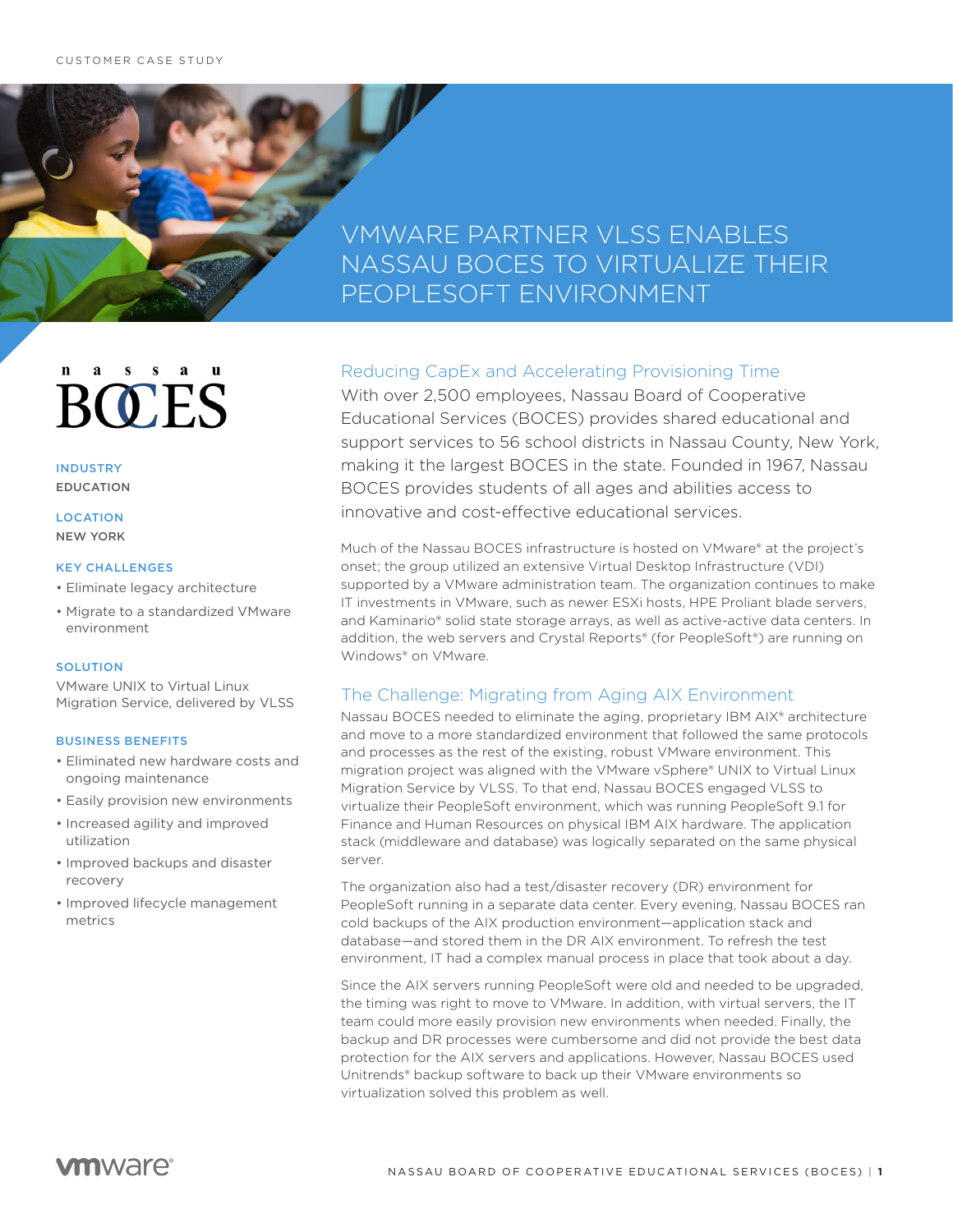*"*A final point worthy of mention is that the migration was completely transparent to our end-users. They had no idea that the application, database, etc., was re-platformed from AIX to VMware. From their perspective, the migration was totally seamless, which was an ideal situation for us."

CLIFFORD STEINBERG ASSISTANT DIRECTOR OF FINANCIAL AND INFORMATION SYSTEMS NASSAU BOCES

#### PEOPLESOFT ENVIRONMENT

- PeopleSoft 9.1
- PeopleTools 8.53
- Oracle Databases 12.1.0.2

#### VMWARE FOOTPRINT

- vSphere v6.5
- VMware vCenter v6.5
- VMware vMotion
- vSphere High Availability

#### APPLICATIONS VIRTUALIZED

- PeopleSoft 9.1
- PeopleTools 8.53
- Oracle Databases 12.1.0.2
- Oracle Enterprise Linux 6.9

## The Solution

A key VMware partner with a deep knowledge of the Oracle stack as well as running Oracle workloads on VMware, VLSS helped Nassau BOCES create a VMware environment that now runs PeopleSoft 9.1 and PeopleTools 8.53, with Oracle® Database 12.1.0.2 and Oracle Enterprise Linux 6.9 with Unbreakable Enterprise Kernel (UEK). The new application architecture consists of a Web Tier running Windows on VMware, an Application Tier separated into individual Linux® virtual machines (VMs), and a Database Tier, also separated into individual Linux VMs. In total, Nassau BOCES is running 18 VMs: six for production, four for DR, and eight for testing, split between finance and HR. Each production VM has eight vCPU/32 GB RAM with 100 percent reservation in place, running on a VMXNET3 network card, using PVSCSI SCSI Adapters, with multipathing provided by Kaminario.

In the old AIX environment, Nassau BOCES used Zabbix® to monitor the up/down status of servers. However, with this project, VLSS provided richer performance metrics for both the old and new environments.

To accomplish this, VLSS first attempted to integrate PeopleSoft Performance Monitor (PPM) into Zabbix, but was unsuccessful. While PPM has APIs available for such an integration, there is no documentation available. Instead, Nassau BOCES implemented transactional metrics from the database into Zabbix along with standard operating system (OS) and database checks.

VLSS ultimately built a framework to bring data from the PeopleSoft database into Zabbix, put metrics in place for the old system, and compared those metrics to the new environment metrics. This provides the PeopleSoft team with more monitoring metrics to alert them to problems, so they can now proactively address performance issues before a user picks up the phone to report any issue. This also provided a way to measure whether the transition from the AIX environment to vSphere would impact the user experience.

#### Reaping the Benefits of Virtualization

Nassau BOCES was able to enjoy a multitude of rewards for forging ahead with their infrastructure future-proofing efforts:

#### • Eliminated New Hardware Costs and Ongoing Maintenance

From a cost perspective, it made sense to consolidate Nassau BOCES' entire infrastructure onto a VMware virtualized infrastructure, especially since the AIX servers running PeopleSoft were aging and needed to be upgraded. So, in addition to eliminating the costs associated with new hardware, moving PeopleSoft to a VMware environment also eliminated the need and costs associated with AIX hardware maintenance and software support.

#### • Easily Provision New Environments

From the Nassau BOCES team perspective, moving to VMware has provided greater flexibility as well as more powerful options. Previously, the application environments were limited to physical hosts and competed for resources; for example, the test environment ran on the same server as the disaster recovery environment. With the migration to VMware, the IT team was able to isolate those environments and increase utilization of the underlying hardware. To support provisioning efforts, VLSS developed templates to allow rapid and standardized provisioning of new environments.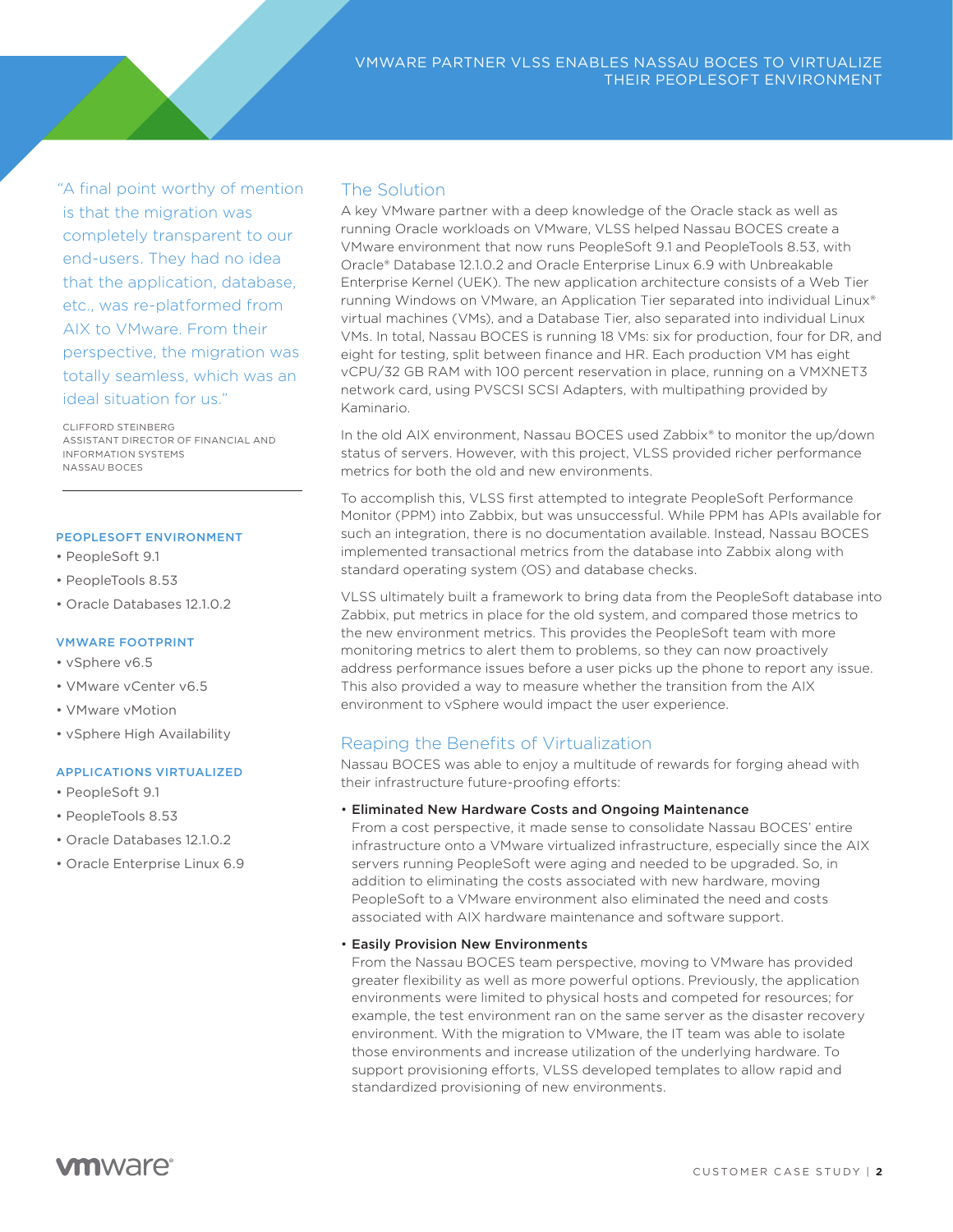## PLATFORM **Final point work wouldn't work work wouldn't work wouldn't work wouldn't wouldn't wouldn't wouldn't wouldn't wouldn't wouldn't wouldn't wouldn't wouldn't wouldn't wouldn't wouldn't wouldn't wouldn't wouldn't woul**

- ESXi servers: HP ProLiant BL460c complete the transparent to our control to the property of the set of the set of the set of the set of the set of the set of the set of the set of the set of the set of the set of the set of the set of the set of the set o Gen9, 256 GB RAM, 16 cores +
- Network: 4 NICs per host, 10 GbE
- SAN: Kaminario
- Monitoring software: Zabbix

#### perspective, the migration was PARTNER

totally seamless, which was an interested was an interested was an interested was an interested was an interested was an interested was an interested was an interested was an interested was an interested was an interested • VLSS



Today, the BOCES PeopleSoft team is no longer restricted by a limited number of AIX servers. To support the new environment, the team now has a test environment, DR environment, production environment, and an environment to support the PeopleSoft 9.2 upgrade project—all without having to restore and juggle environments. This meant that for the first time, the IT team has the capacity to provision multiple environments for testing the PeopleSoft migration while simultaneously preparing and provisioning for an upgrade.

The migration also provided Nassau BOCES with the flexibility to manage separate upgrade paths. Previously, the entire PeopleSoft application was stuck in lock-step. However, by migrating to VMware, the team is now able to separate the HR and Finance modules into separate upgrade streams that better address each department's business needs. Now, they have separate environments for the application, so upgrades to the application, database, and/or operating system can proceed independently.

#### • Increased Agility and Improved Utilization

During performance testing on the new PeopleSoft environment, the CPU utilization was spiking to 100 percent on the virtual machines, a scenario that would have taken months to resolve in the old environment. With VMware in place, it was a simple matter of increasing the number of vCPUs from four to eight in the VMs and restarting the servers.

Additionally, virtualization has allowed the team to become much more agile. There was a desire to investigate PeopleSoft Interaction functionality for BOCES. Becuase of the change to a virtualized platform, the Interaction Hub environment was provisioned in an hour versus the weeks/months it took in the old environment.

#### • Improved Backups and Disaster Recovery

Nassau BOCES also realized improvements with backups and DR. Previously, file restoration and nightly database backups were a time-consuming process. Now, the VMware infrastructure is protected by Unitrends, allowing the team to perform more regular snapshots.

The organization has also improved its DR Service Level Agreements (SLAs) and can restore an entire system/server in a short timeframe. Previously when hardware failed, the restores were done from tape. With the migration, Unitrends now integrates with VMware snapshots and allows for restores that improve Recovery Time Objectives (RTOs). Running on VMware and Kaminario solidstate storage improved backups, restores, and database refreshes by 50 percent.

Virtualizing the PeopleSoft environment with VMware also provides Nassau BOCES with more options when evaluating DR hot-sites off the island or off the grid.

#### • Improved Lifecycle Management Metrics

VLSS also improved the Zabbix Dashboard, which only provided "up/down" information in the old environment. Now, the Nassau BOCES team gets information on additional metrics such as concurrent logins and CPU utilization, allowing the team to proactively address performance problems.

#### • Other Key Benefits

° Continuous performance improvement: The Nassau BOCES team can now improve performance by easily adding additional CPU power when required.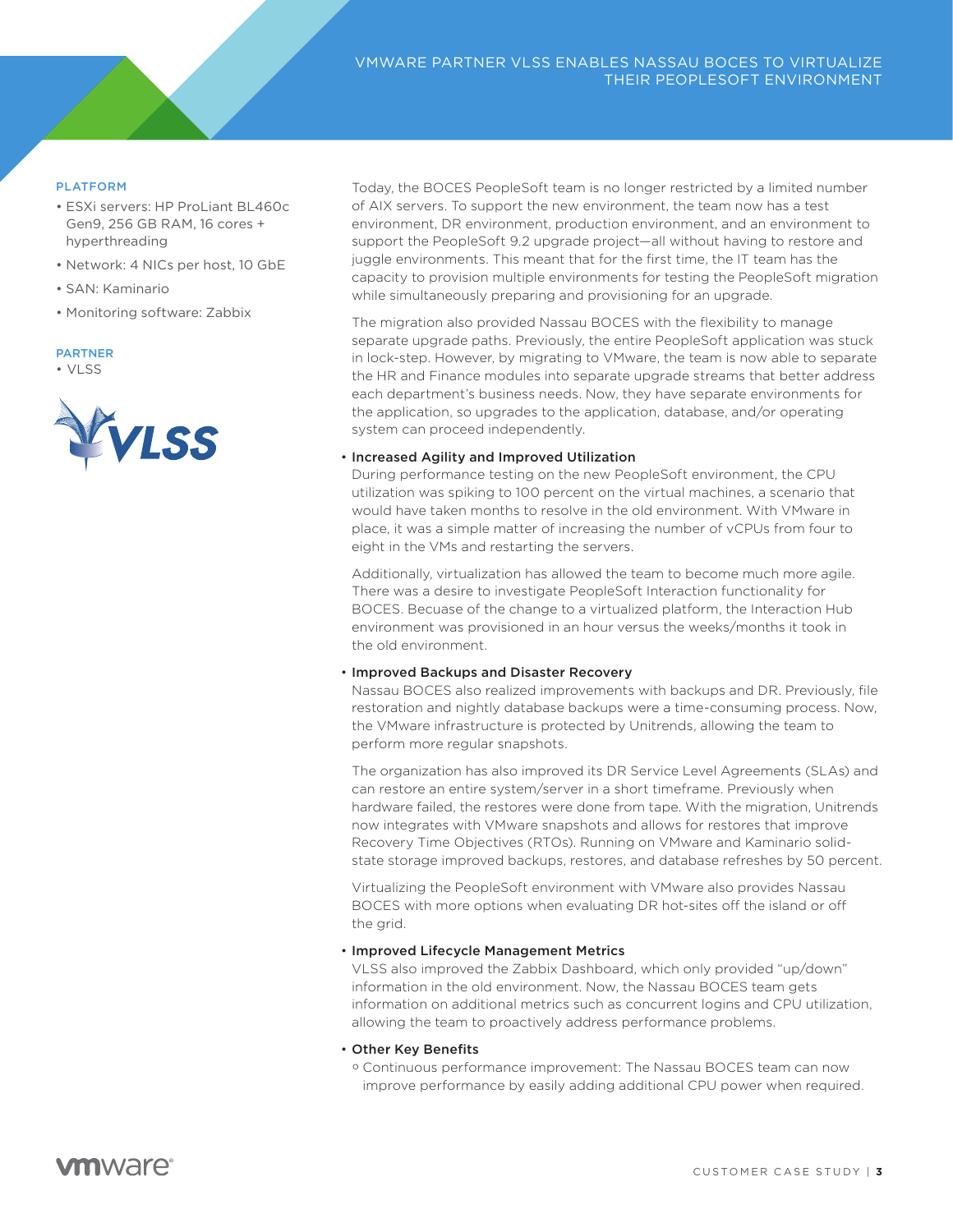- ° More flexible and improved business processes: For example, the old PeopleSoft 9.1 system had specific certification requirements for operating systems and patches, but with VMware, BOCES can now select the best operating system that fit their needs and matches their skill set while meeting those certification requirements. VMware provides a solid basis for the application upgrades that Nassau BOCES is planning near term.
- ° Improved reports/SQRs (Structured Query Reports) reports: After go-live, end-users have reported significant performance improvements from their day-to-day PeopleSoft activities and reports.
- ° Improved technical support: The Nassau BOCES team had only two individuals trained on AIX and 10 individuals trained on VMware, providing improved support for the new infrastructure.

## Project Challenges Overcome

Nassau BOCES is running PeopleSoft 9.1 and since it was an older version, VLSS discovered some challenges with the backup software when migrating to the supported Linux Operating System (OS). For example, the Unitrends agents were not certified to support Oracle Linux 6.9, but they did support snapshot backups. To leverage the snapshot backups, the database backups were written to separate disks on the production servers to get certified backups in place.

VLSS developed a close collaboration with the PeopleSoft team, who had operational questions about the AIX to VMware migration. For example, in the previous environment, the team backed up the AIX OS using mksysb and then transferred the cold backups to the DR AIX server. To get the team comfortable with VMware snapshots through Unitrends for the OS backups, VLSS replicated the company's AIX backup strategy onto VMware. The database/application backups are still transferred through secure copy to the DR Linux VM. While an active-active DR solution is still being finalized and will further improve DR performance, the production VMs are being protected using vSphere Replication between the data centers.

Since Nassau BOCES is an 8-to-5 organization, the organization is comfortable with cold backups and only required that the virtualization improve SLA performance. To measure this, VLSS implemented new metrics to measure performance in both the old and new environments. Users have stated the new system is noticeably faster.

### **Conclusion**

With VLSS's guidance, Nassau BOCES was able to realize dramatic cost- and timesaving IT infrastructure innovation. Overall, the migration project was a subset of the VMware vSphere UNIX to Virtual Linux Migration Service, delivered by VLSS. Migrating Nassau BOCES' PeopleSoft environment to VMware also complemented their other IT modernization projects and provided many significant benefits, notably a seamless transition for all involved parties. Nassau BOCES Assistant Director of Financial and Information Systems Clifford Steinberg reports, "A final point worthy of mention is that the migration was completely transparent to our end-users. They had no idea that the application, database, etc., was re-platformed from AIX to VMware. From their perspective, the migration was totally seamless, which was an ideal situation for us."